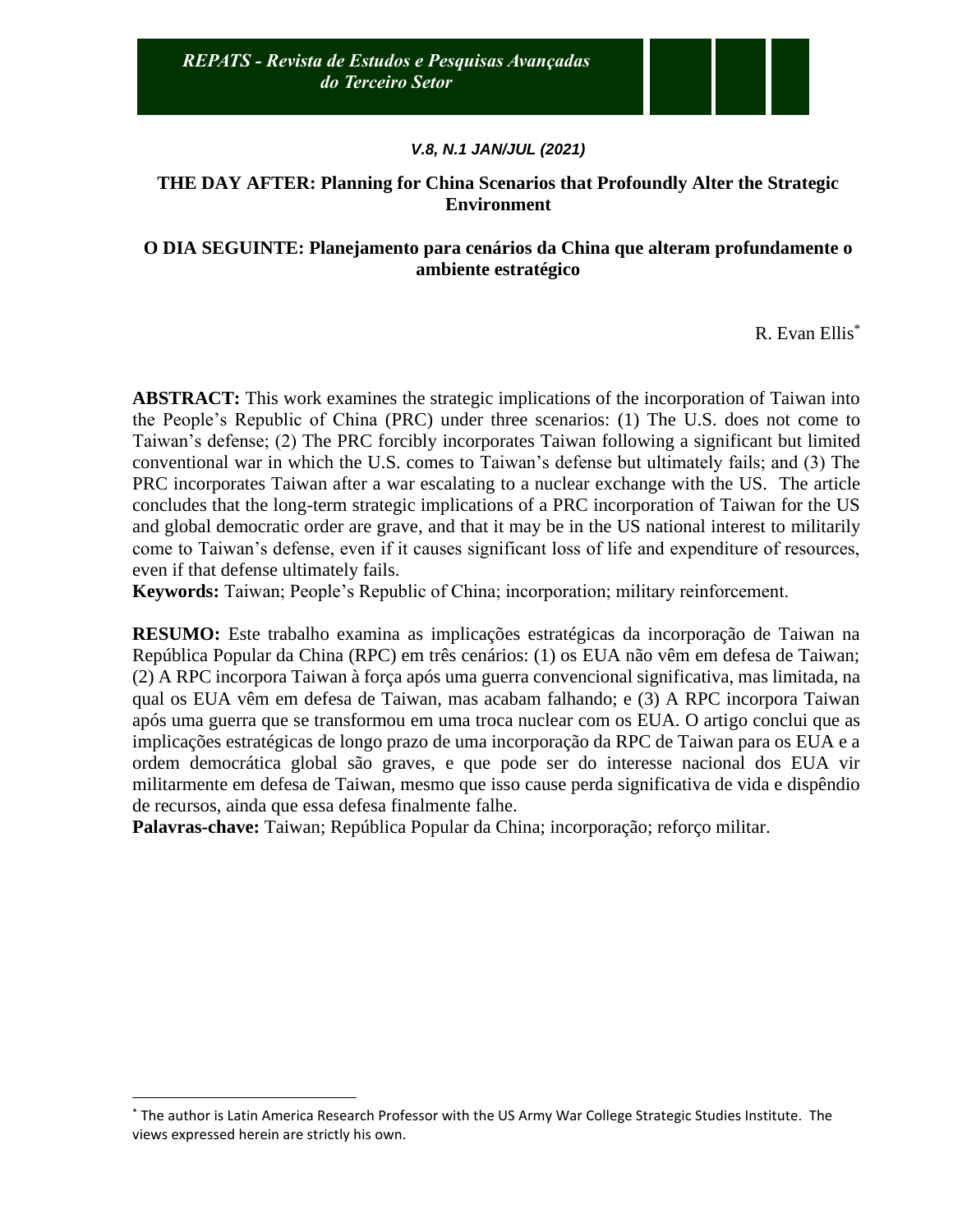### **INTRODUCTION**

A key responsibility of strategic planners, whether in business or government, is to anticipate, and think through the consequences of major events or other transformations in the environment in which the organization operates. For the United States, increased displays of military aggression by the People's Republic of China (PRC) toward Taiwan, and credible indications of the desire of the PRC Communist Government to incorporate Taiwan into its national territory (whether by force or otherwise) before the end of President Xi Jinping's third term in office in 2027 (Ripley, et. al, 2021), makes it important for the US to think through the dynamics and consequences of a struggle over Taiwan and its aftermath.

It is reasonable to assume that the US military spends significant effort thinking through such a crisis, with respect to the period leading up to the incorporation of Taiwan into the PRC, whether by military force or otherwise, and how a military conflict associated with such a crisis might play out, including how the US might participate in such a military contest, in conjunction with like-minded partners in and beyond the region, if called upon to do so. The December 9, 2021 diplomatic flip from Taiwan to the PRC by the Sandinista government in Nicaragua (Choi, 2021), and the commitment of then Honduran presidential candidate Xiomara Castro to do so, prior to her November 2021 election (Ardon, 2021), adds to the sense that Taiwan is running out of international partners, and perhaps time. Yet for all of the focus on the possibility of a crisis or even war over Taiwan, there is almost no discussion among policymakers or scholars of an equally fundamental long-term issue: Whats comes after a possible incorporation of Taiwan (whether leading to military conflict or not) and what does it mean for the global strategic environment? The incorporation of Taiwan into the PRC is the "elephant in the room," a prospect however undesirable, that is increasingly possible, and thus needs to be thought through…not from the perspective of whether or not it is a good thing or how it can be resisted, but from the viewpoint of what it means for the US and the region if it occurs. Such thinking also requires an analysis of



*REPATS, Brasília, V.9, N.1 JAN/JUL (2022)* ISSN: 2359-5299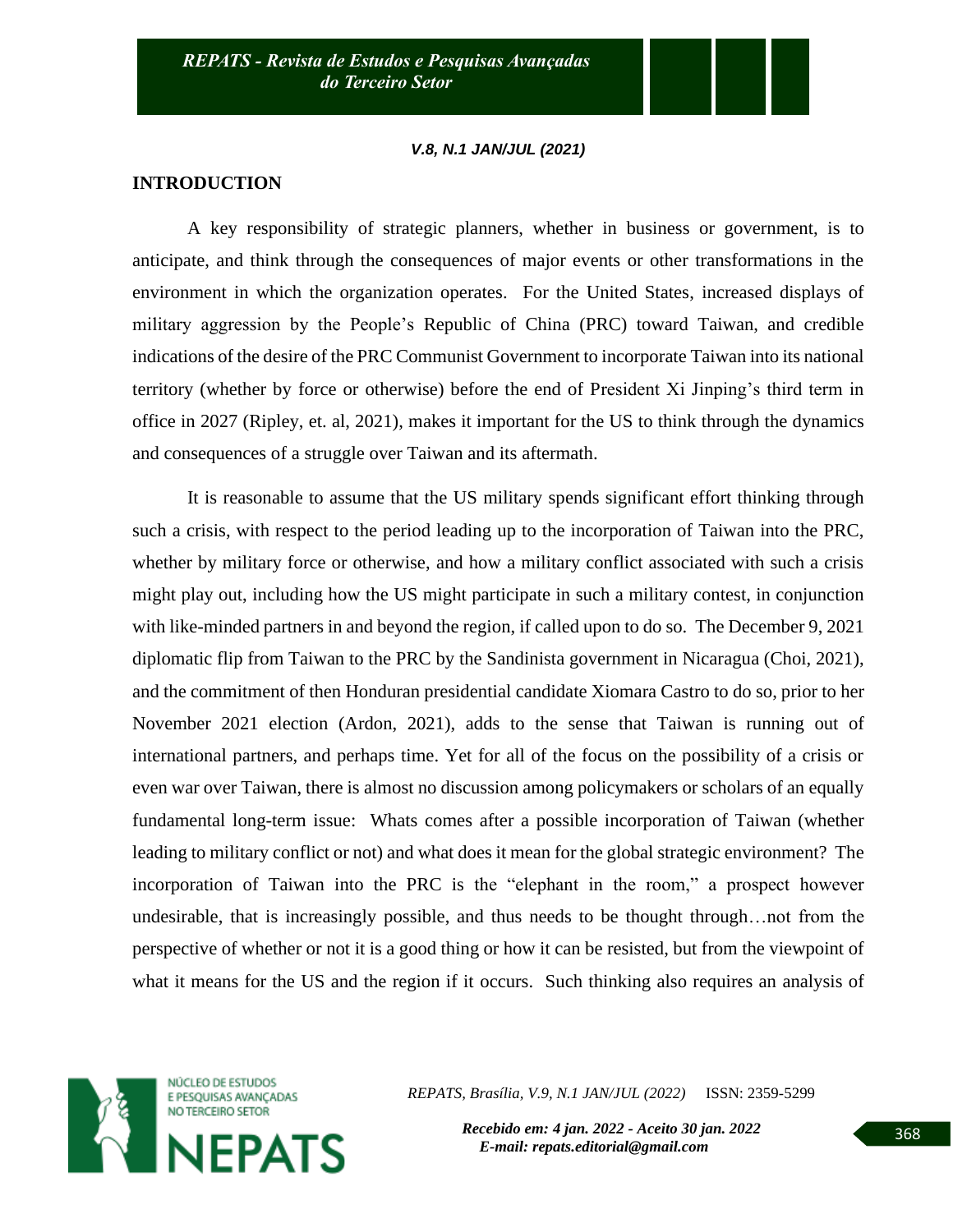what the US and its partners can do now to not only prevent that possibility, but also to prepare for it if, despite their best efforts, it cannot be avoided.

This article, written for US strategic planners and policymakers, focuses on that question.

# **2. TAIWAN INCORPORATION SCENARIOS**

Although there are a myriad of different scenarios for how Taiwan could come to be incorporated into the PRC, for analytic purposes, this work separates them into three groups:

- The US allows the PRC to incorporate Taiwan after a minor, or no conflict;
- The US loses a major air and naval battle to the PRC over Taiwan, then accepts PRC forcible incorporation of the island state; and
- A US-PRC fight over Taiwan escalates to a limited nuclear war, followed by US acceptance of PRC forcible incorporation of Taiwan.

This work does not argue that any of these three are the most likely outcomes of such a conflict, nor the way that a US administration should proceed. Rather, it aims to stimulate US thinking about how such events would transform the strategic environment, to help the US to begin to prepare for such eventualities in the highly undesirable event that they occur.

# **SCENARIO 1: US ALLOWS THE PRC TO INCORPORATE TAIWAN AFTER A MINOR, OR NO CONFLICT.**

The 1979 Taiwan Relations Act (H.R.2479, 1979) obliges the U.S. to sell Taiwan military goods and otherwise help it to provide for its defense, but there is no treaty legally committing the US to fight for Taiwan's sovereignty if the PRC invades it. The US generally recognizes that it is in its strategic interest for the PRC to believe it might come to Taiwan's defense if the PRC were



*REPATS, Brasília, V.9, N.1 JAN/JUL (2022)* ISSN: 2359-5299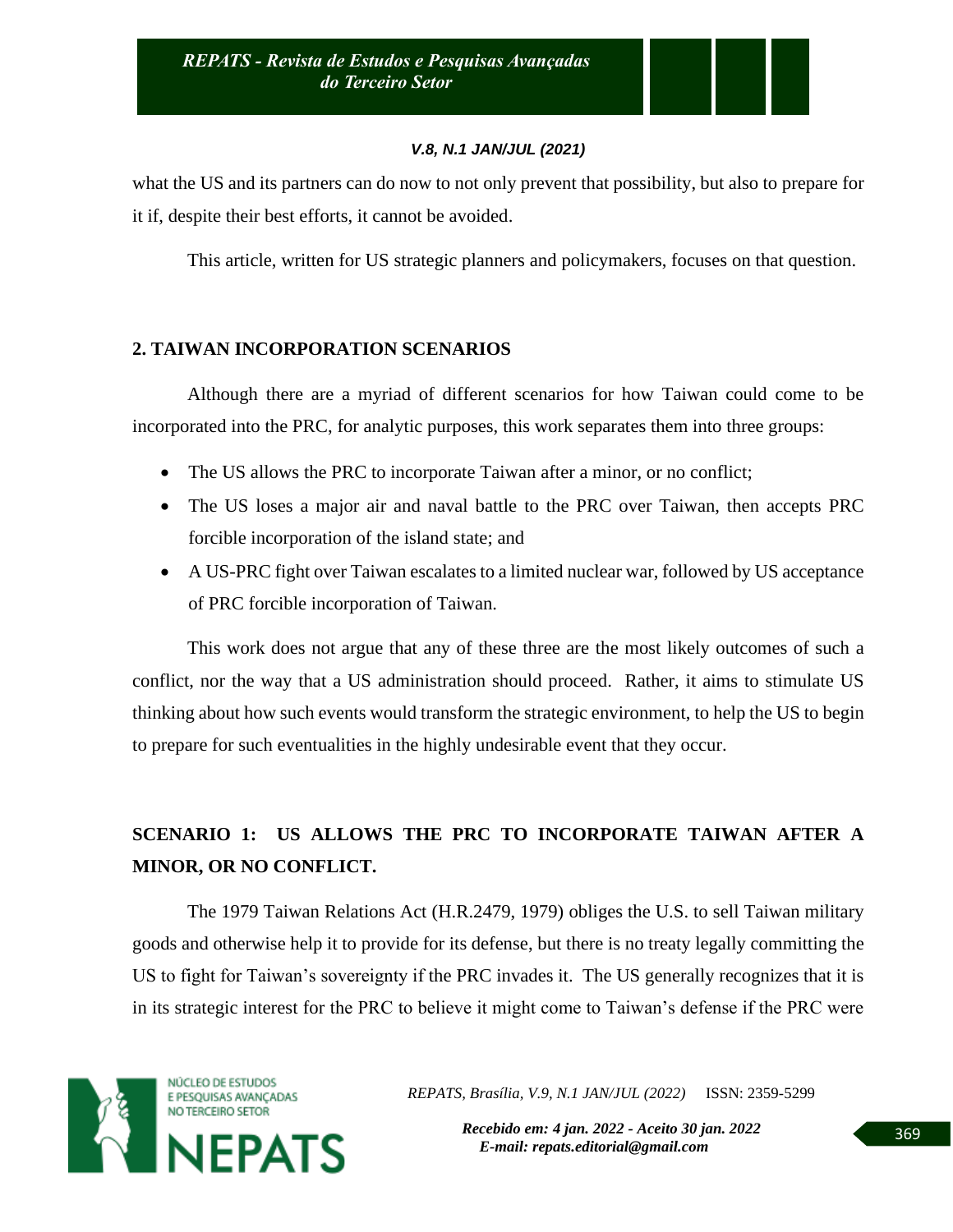to invade the island. Indeed, the US has sought to provide assurances regarding its intention to come to Taiwan's defense, including President Biden during the current crisis ("White House Backtracks," 2021). Yet as the capabilities of the People's Liberation Army (PLA) grow, and the indefensibility of Taiwan's position without active US support becomes clearer, uncertainty increases about whether or not the US would voluntarily put tens of thousands of its own personnel at risk to defend Taiwan. Indeed, US acquiescence to a PRC takeover of Taiwan is implicit in every US official qualification of its commitment to defend the island (Finnegan, 2021). The U.S. pullout from Afghanistan, allowing the rout of the government it so long supported (McLaughlin, 2021) has increased doubts about US commitment to a partner when the cost of that commitment is high.

There are multiple ways in which such a scenario might play out, with different consequences for US credibility in the world that it led to. In the context of a crisis, Taiwan might come to understand that the US and other allies such as Japan, Australia, the UK and the European Union were not coming to its defense. Faced with a hopeless defense of the island which would potentially result in the deaths of thousands of its citizens and the destruction of its economy, Taiwan might choose to effectively surrender or negotiate terms with the PRC. Such a scenario would be most advantageous for the PRC, since it would not have to incur the potentially enormous cost of a military operation to takeover Taiwan. Through its propaganda, it could portray Taiwan's "surrender" to the world as an act of voluntary unification. Although the nature of that choice would likely be bitterly debated for years, it would minimize the fear of, and bad will created toward the PRC in the international community that a blatant PRC invasion of the island would create. It would also maximize the PRC ability to incorporate Taiwan's population, economic and technological structure, instead of having to rebuild it. Indeed, it would facilitate PRC access to much of the expertise and capabilities contained within the Taiwanese military, intelligence community, and government, which would be selectively incorporated.



*REPATS, Brasília, V.9, N.1 JAN/JUL (2022)* ISSN: 2359-5299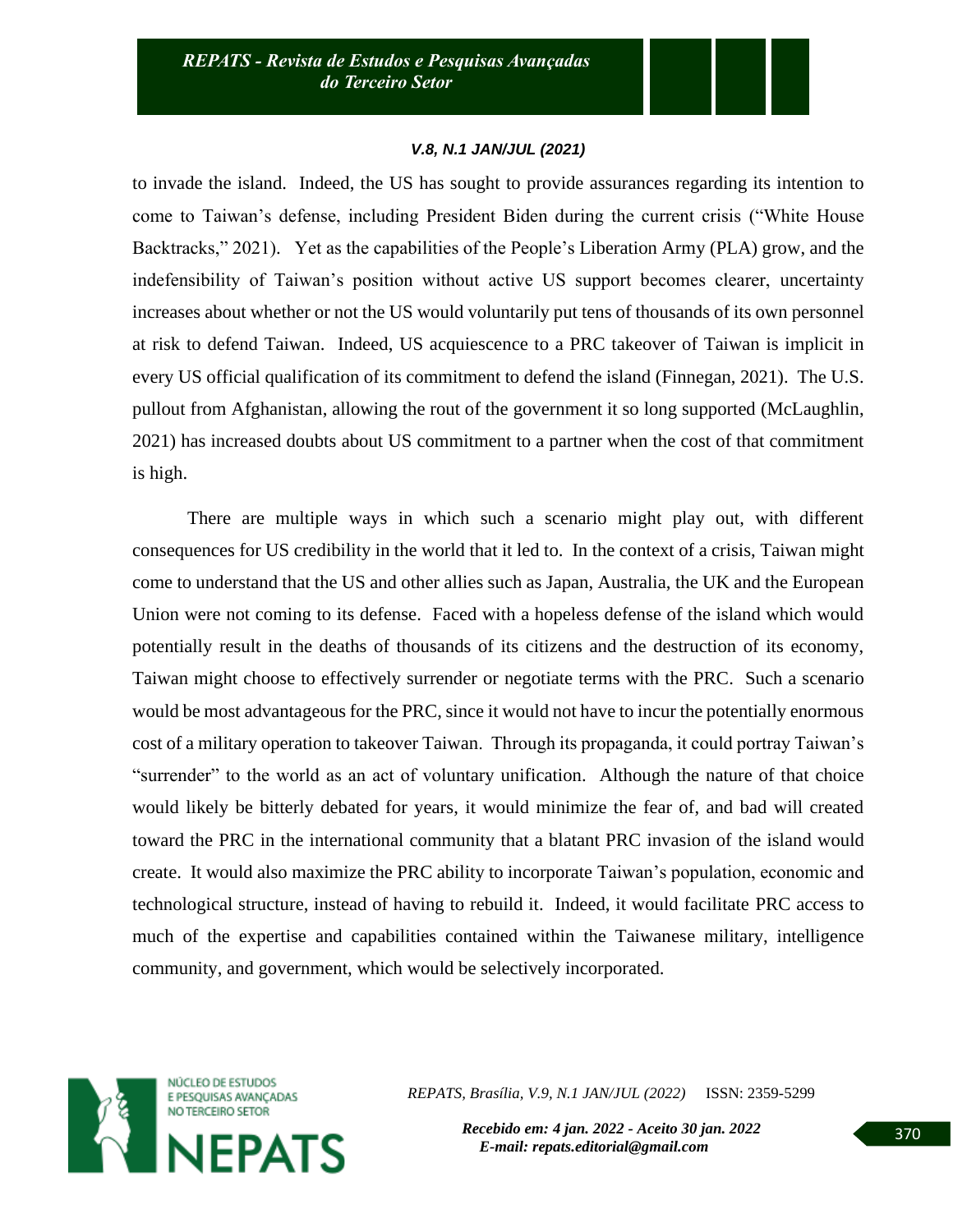The alternative to such a "peaceful" PRC takeover, would be varying levels of resistance, and possibly a major conflict. Despite the capability, determination, and professionalism of the Taiwanese armed forces, it is possible that resistance could be limited if the PRC, through intelligence activities or other treachery, were to convince key commanders to surrender, rather than engage in a futile fight to the death with their Chinese brothers. On the other hand, it is possible that some level of resistance could persist within Taiwan itself, possibly including attacks on the Chinese mainland, for some time, perhaps with assistance or encouragement from the international community. A sustained international boycott of the PRC, or limited sanctions by some actors might be expected, although others would find the pragmatism to continue doing business with the PRC. Such resistance, and the level of fighting and associated damage, would shape how long it took the PRC to incorporate Taiwan. Those questions, and the depth and persistence of international sanctions would determine whether the fight generated an economic crisis that fiscally and economically weakened the PRC and (at least temporarily) its ability to continue on its path of global growth.

Whether Taiwan were incorporated without a fight, or following some level of resistance, the PRC would clearly perceive the outcome contemplated in scenario one as an indication of the success of its current strategic approach, and a confirmation of the weakness and unwillingness of the United States to confront the PRC in largescale military terms, encouraging aggressive PRC action elsewhere. The result would almost certainly consolidate the absolute political power of Xi Jinping within China vis-à-vis his political rivals such as the Jiang Zemin faction of the Party. It would also likely encourage greater boldness within the CCP, the Peoples Liberation Army leadership, and likely fuel or enable expanded Chinese nationalism at a popular level which would further reinforce PRC boldness in its foreign policy and other actions.

For China's neighbors, including Japan, Korea, Australia, India and others, the effective US abandonment of Taiwan would trigger expanded fear of the PRC, mixed with disillusionment toward the United States accompanied by a strengthened perception, on the heels of the



*REPATS, Brasília, V.9, N.1 JAN/JUL (2022)* ISSN: 2359-5299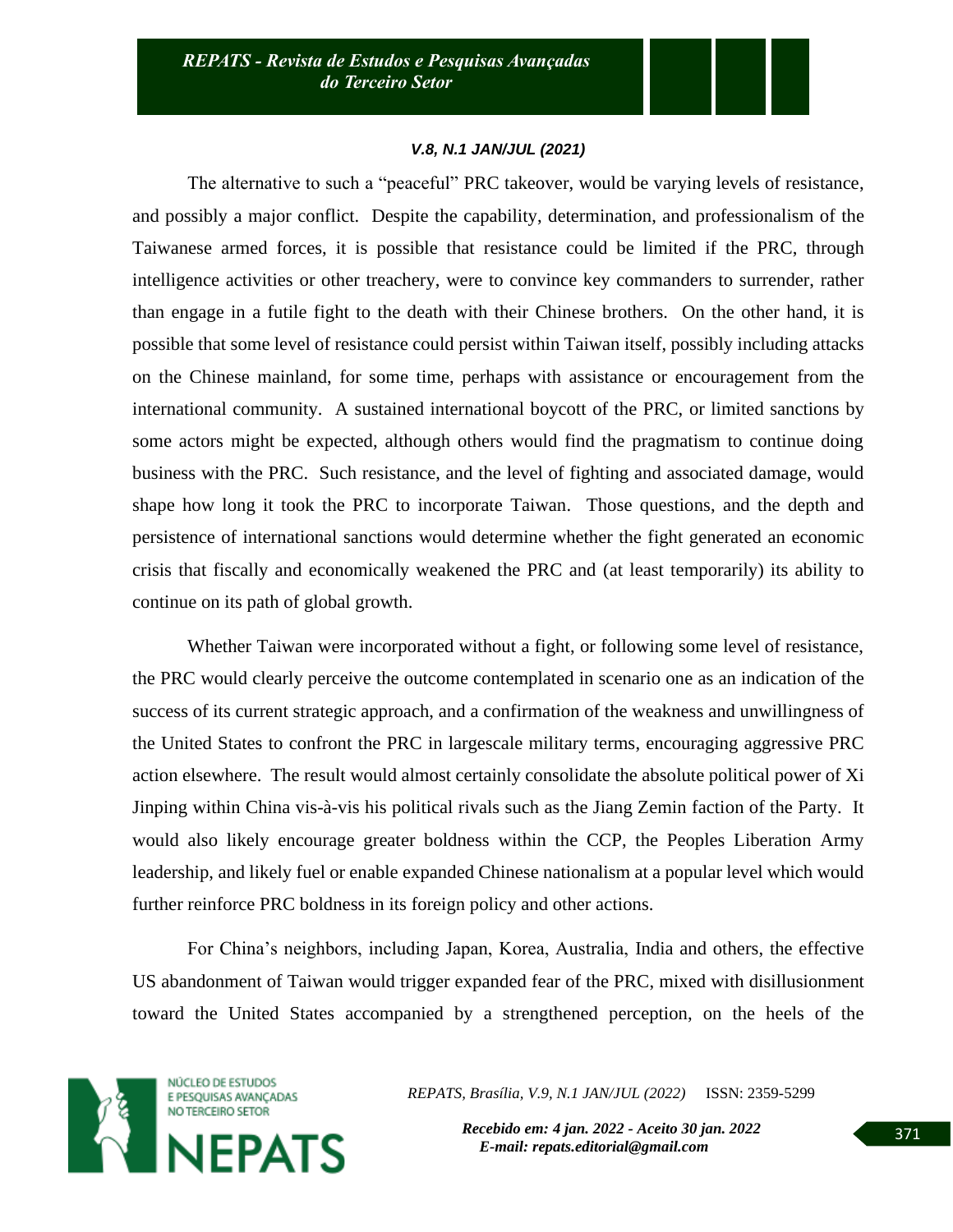Afghanistan withdrawal and other actions, that the US could not be counted on to defend them either, against the PRC or other aggressors. As a consequence, Japan might be motivated to begin formally developing its own nuclear capability, as well as motivating India to expand its own nuclear arsenal. Such an outcome would also likely trigger Japan, India, Austria and possibly others into a race to expand their own defense capabilities, contributing to significant strategic instability in the region.

Some smaller states in the Indo-Pacific would likely incorporate themselves in a much more compliant fashion within the PRC sphere of influence, perceiving that counting on the US to defend them was not a realistic option. The PRC might become more assertive with respect to its claims over international waters, such as that represented by the "9-dash-line," and associated oil and other resources. Its expanded confidence, coupled with concerns over follow-on conflict with Asian rivals such as Japan, or the EU or United States, might encourage it to become more aggressive with the militarization of reefs and shoals in the South China Sea and East China Sea, or the activities of its Coast Guard or Maritime Militia in contested waters. It would, of course, also consolidate its treatment of the Taiwan straits, as a territorial sea. The new power configuration would also likely produce a crisis within the Association of Southeast Asian Nations (ASEAN), among other alliance and multilateral structures in the region.

The course of post-Taiwan relations in Asia would also be shaped by whether any of those actors contributed to a fight against the PRC. While significant military commitment by Japan, Australia, the EU or other actors in the absence of a US role in the conflict is unlikely, certain actors like Japan or Australia might sufficiently contribute to Taiwan's defense, including providing intelligence to lethal Taiwanese operations, positioning forces to hold PRC assets at risk, or even engaging in combat with the PLA resulting in significant casualties, so as to leave a strengthened PRC with "scores to settle" in a post-Taiwan environment.

Within Russia, the outcome would fuel multiple competing impulses. On one hand, it would potentially strengthen interest in aligning with the PRC, which would be seen as the clear



*REPATS, Brasília, V.9, N.1 JAN/JUL (2022)* ISSN: 2359-5299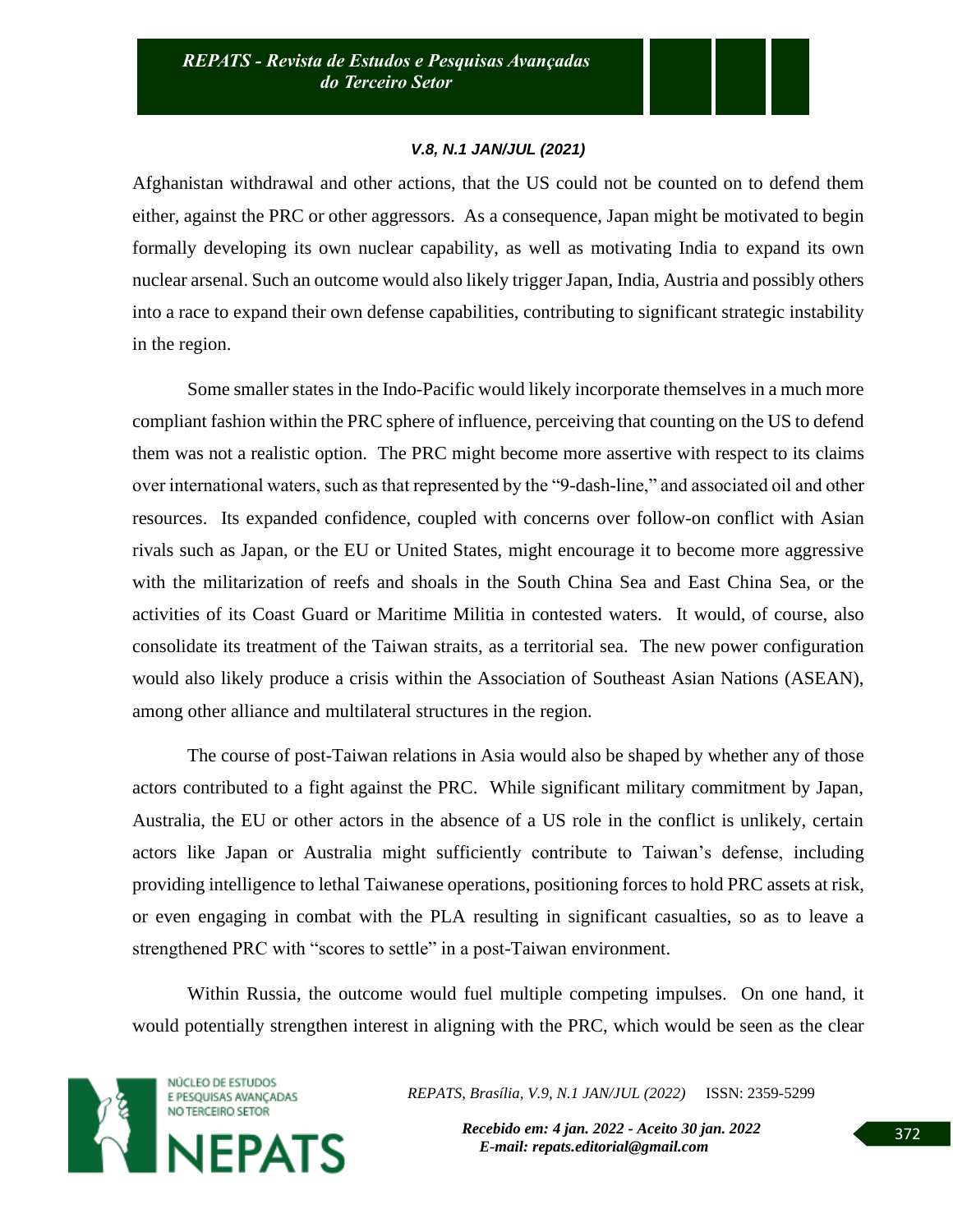victor against a perceived weak and unreliable US. At the same time, however, the conflict's outcome would also deepen Russian fear of China's power and associated Russian vulnerability in areas like Siberia, Central Asia, and globally. The perceived US display of timidity before Chinese aggression and intimidation could also likely invite more bold action by Russia in the Middle East, Africa, and elsewhere in the world. Such bold action might include Russian activities with governments hostile to the US in Latin America and the Caribbean, such as possible military support to and projection of forces to Venezuela, Cuba, and Nicaragua, among others.

Such possible dynamics notwithstanding, the immediate effects of scenario one would likely be a strategic "pause" accompanied by much debate about China, both at the popular level, and within governments globally. Some, particularly within the EU, as well as smaller and leftoriented governments such as New Zealand, might argue that the incorporation of Taiwan satiated China's expansionist ambitions and that friendly outreach to the PRC was called for to replace the legacy of conflict with a new opportunity for harmonious coexistence. Those taking a more skeptical position toward the PRC and what had occurred, on the other hand, would likely warn of the dangers of "appeasement," drawing parallels to Nevil Chamberlain's accommodations of Hitler at Munich in 1938.

During the initial period of "strategic pause," the PRC might be expected to restrain its aggressive actions and increase assurances regarding its peaceful intent, while waiting to see how the reaction of the US and others played out. Doing so would have the added benefit for the PRC of giving alliances among Western countries time to fracture over uncertainty in understanding PRC intent.

Within the PRC, some would likely argue for the resumption of bold action to exploit US timidity and the uncertainty of the broader international community before a consensus developed against China. Others within the PRC might counsel caution, drawing on analogies such as the US responses to Pearl Harbor and the 9-11 terror attacks to suggest that the US is historically



*REPATS, Brasília, V.9, N.1 JAN/JUL (2022)* ISSN: 2359-5299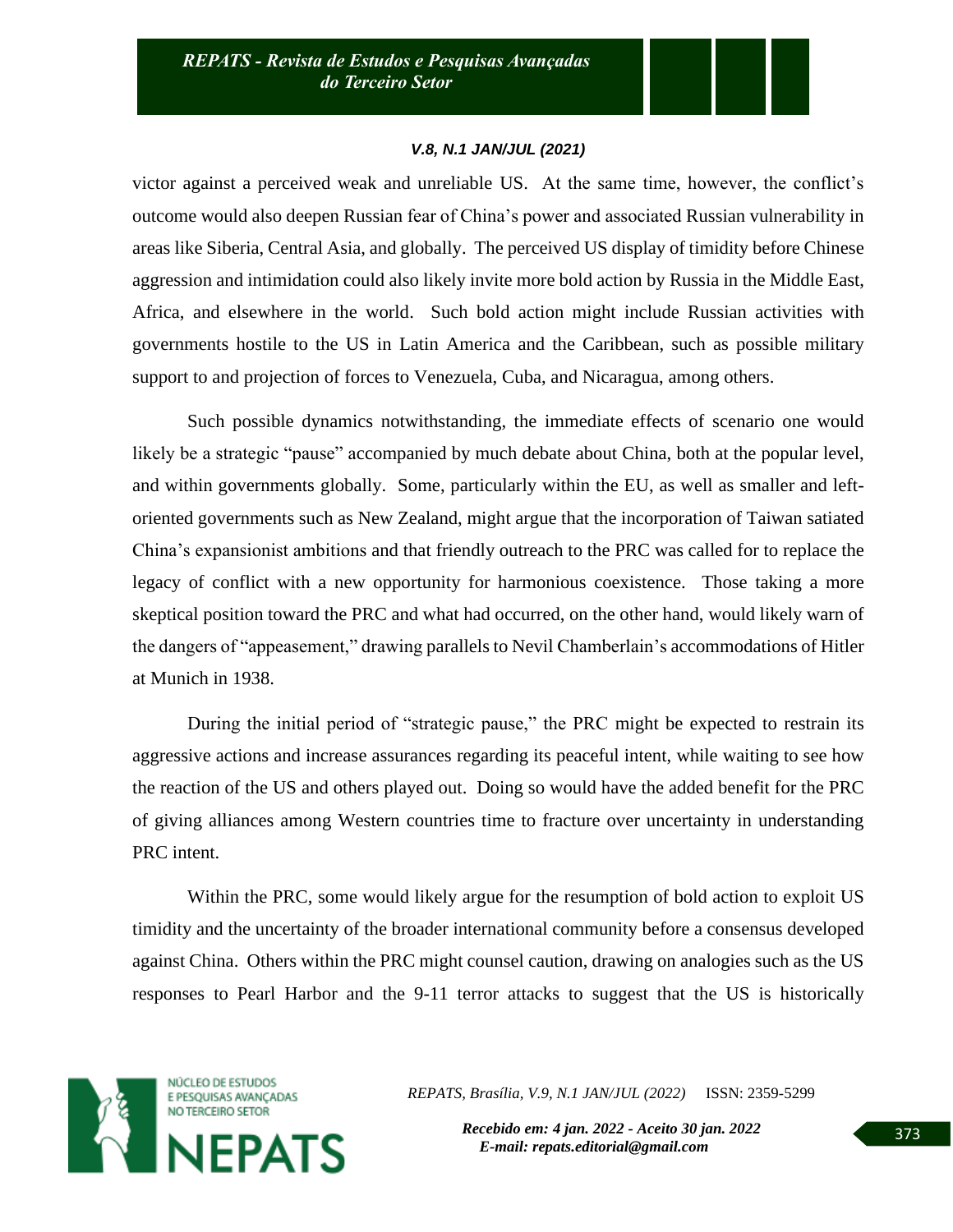deliberative in responding to an emerging threat, but capable of acting decisively against a perceived adversary once it reaches a consensus.

In Latin America, the Caribbean, Africa and the Pacific, the "disappearance" of Taiwan would likely lead to a scramble by governments that previously diplomatically recognized the ROC to "get on the right side" of a triumphant Beijing. That orientation, accelerated by fear of the vindictive style of the PRC toward those who don't cooperate with it, would propel a rapid advance of PRC deals and MOUs with those countries, many of whom are politically aligned with the US. Indeed, a significant amount of expanded Chinese influence through MOUs would occur close to US shores, in the Caribbean, where five of the 12 countries currently recognizing Taiwan are located. In the race to placate Beijing, the US position in, and relationships with those governments would suffer.

In all parts of the world, the US failure to defend Taiwan would likely invite more defiant or aggressive actions by other regimes resistant to the United States, including among the growing number of populist authoritarian and other leftist regimes in Latin America such as Venezuela, Bolivia, Argentina, Mexico, Cuba and Nicaragua, among others.

Scenario one could also spawn a crisis within NATO and the EU, as some member states came to doubt the willingness of the US to come to their defense even in the context of treaty obligations, while others, such as France, considered the PRC victory in the context of their nation's and companies' economic interests in the Chinese market, consequently advocating for making a "separate peace" with the PRC.

After the previously noted "strategic pause," the increased confidence inspired in China's leadership by its victory, and the expanded nationalism sewn in its people, might accelerate the timetable in which the PLA sought to expand its global military footprint, including establishing logistics facilities or bases in the Arctic, Antarctic, and the Western Hemisphere. Indeed, the PRC incorporation of Taiwan might accelerate its timetable for the expansion of military capabilities,



*REPATS, Brasília, V.9, N.1 JAN/JUL (2022)* ISSN: 2359-5299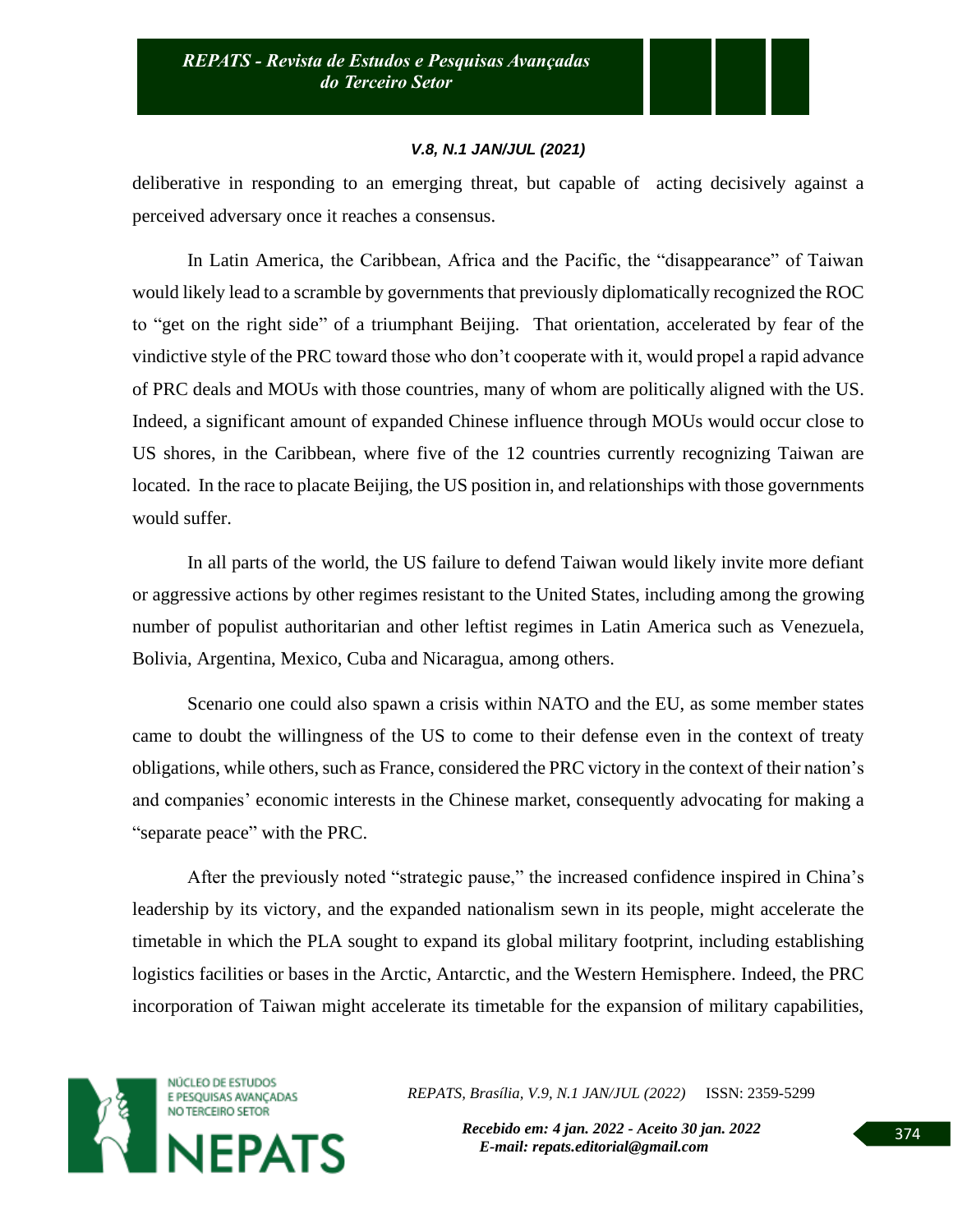calculating that its triumph had alarmed the West, increasing the inevitability that, over the long run, it would have to fight it.

# **SCENARIO 2: US LOSES A MAJOR BATTLE OVER TAIWAN, THEN ACCEPTS ITS FORCIBLE INCORPORATION BY THE PRC.**

The impacts of this scenario would arguably be more mixed than those of Scenario one. The US willingness to militarily defend Taiwan in Scenario two would arguably sustain or increase the confidence of other actors in Asia and NATO regarding the US commitment to defend them as well, even while it sewed fears that the US was not completely capable of doing it. Indeed, depending on how badly the US lost the conflict, those other states might worry that the US was now less capable of defending them due to its expenditure of considerable resources, munitions, and the loss of a large number of important military assets in the conflict with China.

Depending on the balance among such competing calculations, some Asian countries might thus be motivated to rally around the US in a more defiant fashion against the significant military threat demonstrated by China. They might also be more motivated to increase their own intelligence, technical, and operational cooperation against the demonstrated but now weakened Chinese threat, and accelerate the build-up of their own capabilities to do so.

As a caveat to such calculations, the US decision to stop the fight and cede Taiwan to China, possibly to avoid escalation to nuclear war or a protracted fight seen as unwinnable, would also leave an element of doubt within those actors over US commitment.

Because the outcome likely would have involved the US loss of multiple aircraft carriers and other major naval combatants, the end of the conflict might imply the effective neutering of US combat power from Southeast Asia, and possibly the withdraw of some US forces whose defense had become unsustainable, or potentially by agreement with the PRC as part of the cessation of hostilities. It is possible that the US could be obliged in a peace treaty with a victorious



*REPATS, Brasília, V.9, N.1 JAN/JUL (2022)* ISSN: 2359-5299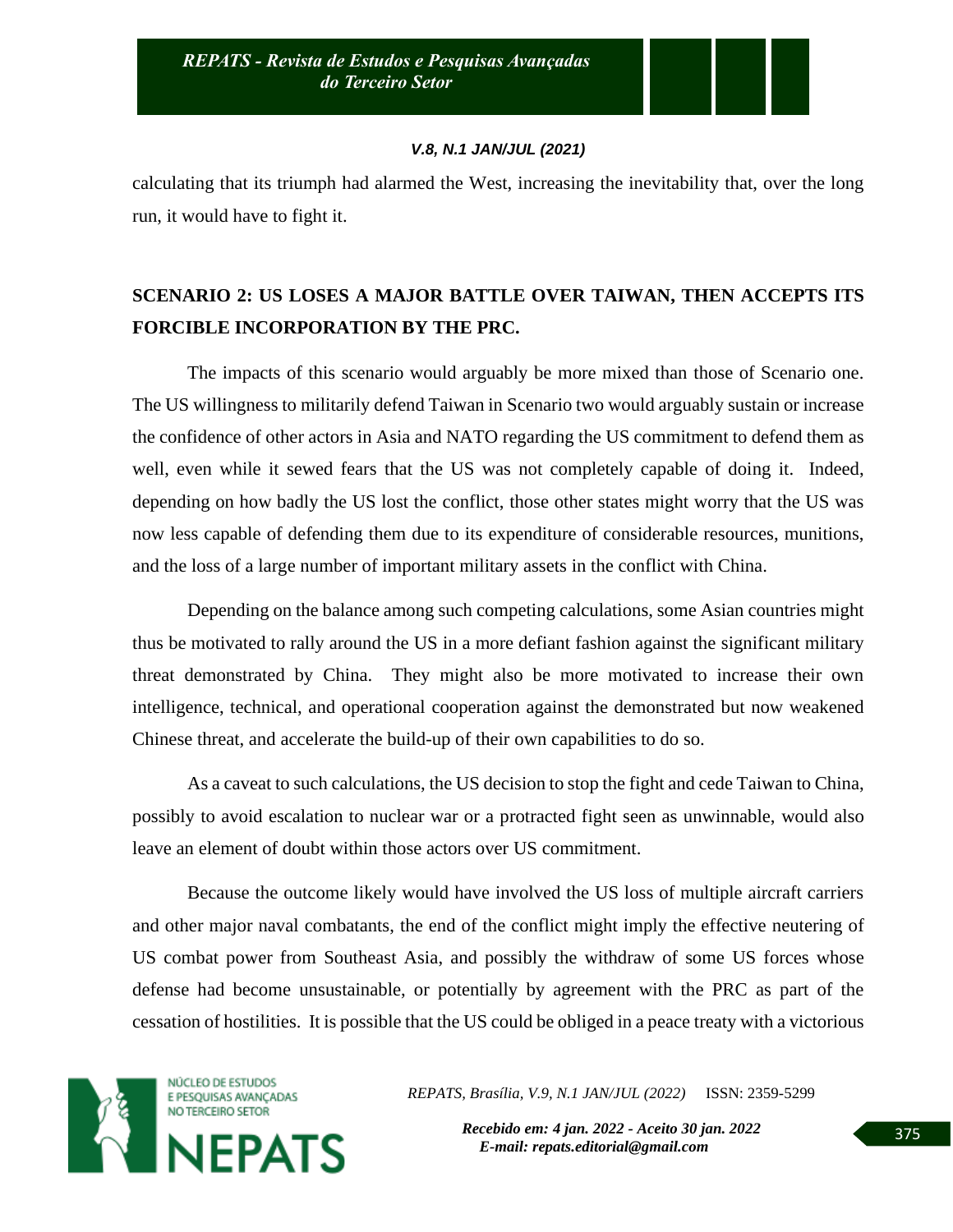PRC to agree to withdraw certain types of assets from the theater, whether air defense systems, missiles or nuclear arms. The continuation of a US presence in South Korea, Japan, and Australia, in such circumstances, would be an important strategic question.

The posture of other major powers in the region such as Japan, Korea, Australia and the EU following such a conflict would possibly be reduced as well, both by possible combat losses during the initial hostilities, and as a result of any withdraw or redeployment obligated by the indefensibility of their remaining position, or as part of the agreement terminating hostilities.

The combination of the changed US and allied position in virtually all variants of Scenario two in the near to mid-term would be Chinese military, and by extension political, dominance of the Indo-Pacific.

In economic terms, the Chinese economy and fiscal position would likely be substantially weakened. Other states, such as the European Union, Japan, Korea and the US might significantly decrease economic interaction with the PRC, and become far more cautious regarding permitting Chinese companies on their soil. Such effects would be particularly pronounced if Chinese commercial entities, particularly telecommunications, software and eCommerce companies, played a role as a "fifth column" in the Asian or other theaters. Overall, thus, the economic impact of the conflict would likely be a substantially weakened China, with diminished resources and options to engage globally, although its incorporation of Taiwan would, over the long term, might help it out in important ways in the commercial and technology spheres.

Beyond China as well, it is likely that the conflict postulated in scenario two would be enormously disruptive to the global economy. As seen during the 2007 global financial crisis and the 2020-2021 Covid-19 pandemic, such negative impacts and their global propagation would be magnified by the high levels of commercial, financial, and other interdependence between the PRC, the US, the EU and other global actors. International logistics and supply chains, banking and other areas would be left in state of severe shock, possibly giving rise to cascading crises in select economies and sectors around the world. In the process, as seen during the Covid-19 pandemic,



*REPATS, Brasília, V.9, N.1 JAN/JUL (2022)* ISSN: 2359-5299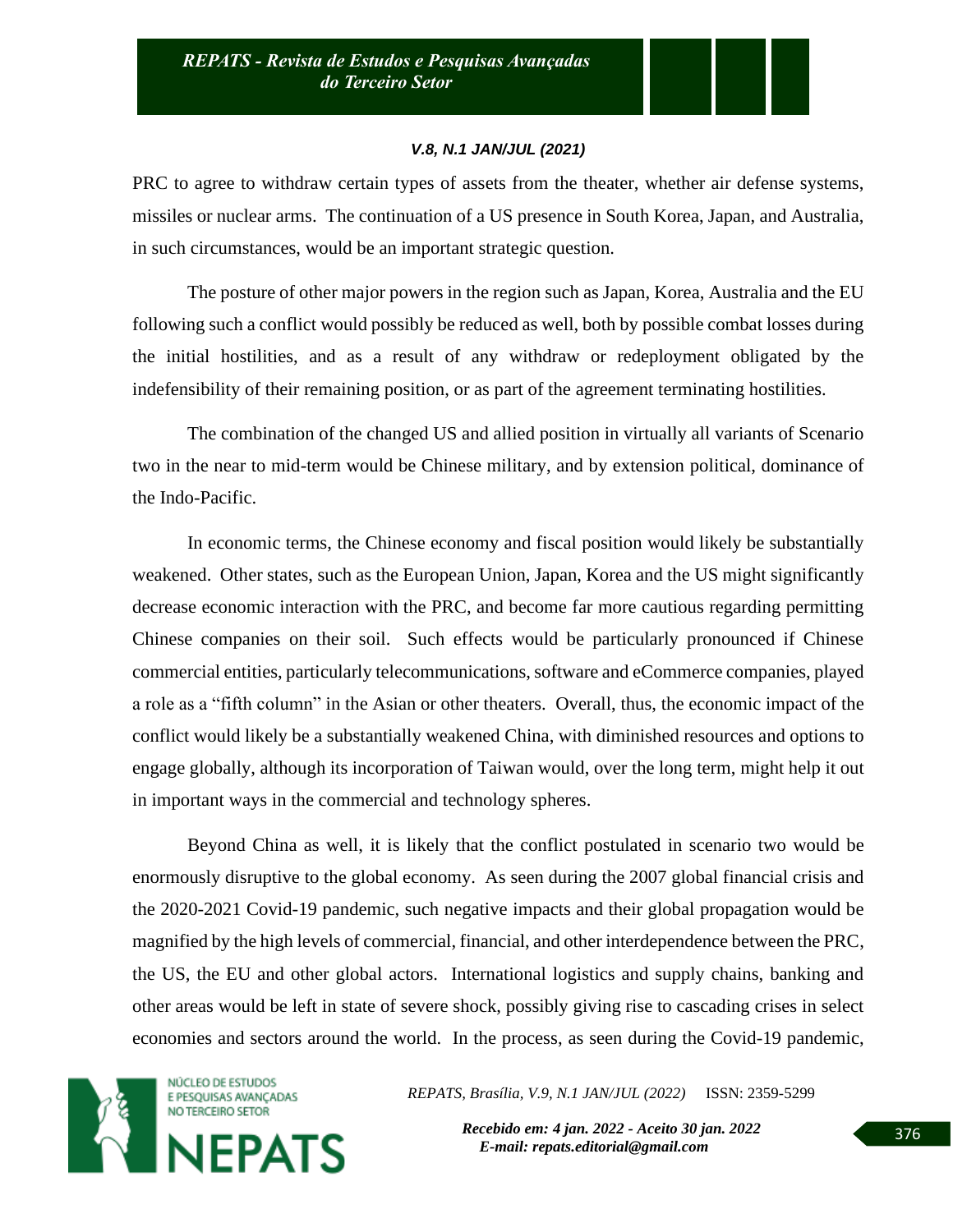that economic upheaval would further poverty, crime, fiscal crises, and social unrest bringing about significant political change in the context of a "China model" demonstrated to be both triumphant and threatening.

The outcome of the conflict would also have strategic consequences far beyond Asia. In the short term, the severity of US and allied losses in Asia would likely affect their force posture in other theaters. At the same time, the demonstration effect of the PRC victory would, as in Scenario one, affect the boldness of other geopolitical and regional rivals such as Russia and Iran.

If the termination of hostilities effectively involved a geopolitical "quid pro quo" such as a withdraw of US and NATO forces from Asia in exchange for PRC commitment not to project military power into Europe or the Western Hemisphere, it would significantly undercut US and EU political and economic relationships in Asia, while potentially giving rise to a new US/NATO versus China military competition in other areas including Africa, the Middle East, and Central Asia, among others.

Overall, even more than in Scenario one, the PRC would feel the pressure in the post-Taiwan world to accelerate its military buildup, understanding that it had provoked, yet not completely eliminated, the US, and in the process, set the stage for a possible later rematch between the PRC, and a re-armed US, possibly with a larger array of international allies at its side, fearful of the expanded power of the PRC.

Beyond Asia, the new race for military supremacy would arguably drive the PLA to openly pursue basing agreements and explicit military alliances in these areas in ways that they had previously refrained from doing so.

In the context of the new competition and ceded "spheres of influence," some relationships would likely be either deepened or profoundly damaged based on whether or not they had joined the US against the PRC in the prior warfight. These might include relationships with countries in the Western Hemisphere, some of whom would have chosen to remain neutral or pro-PRC in



*REPATS, Brasília, V.9, N.1 JAN/JUL (2022)* ISSN: 2359-5299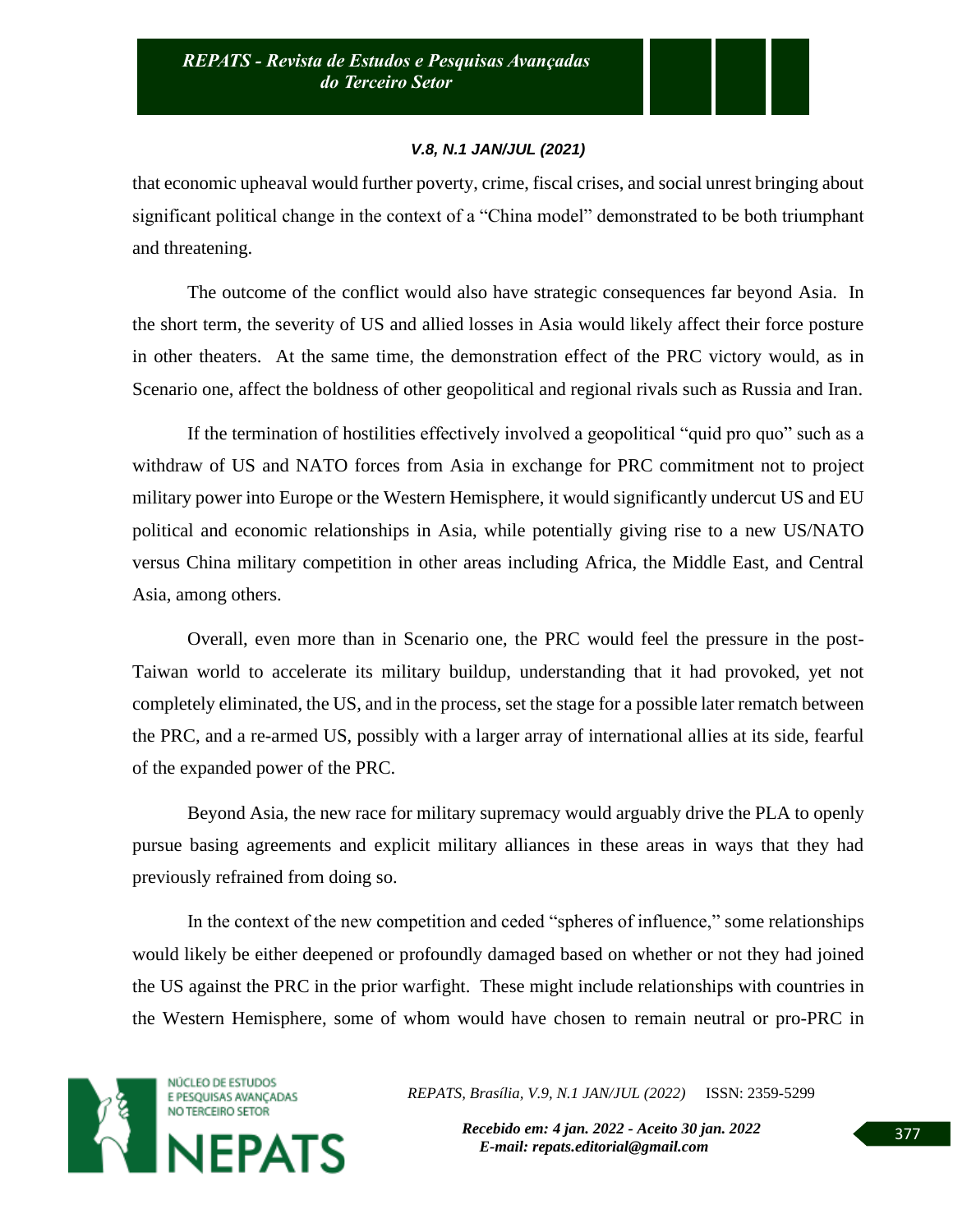consideration of their economic interests. Reciprocally, it might include others, such as Colombia or Brazil, whose support to the US in the fight would open up new options for security partnerships, arms sales, technology and information sharing with it.

Beyond the effects of the agreement ending hostilities, and the impact of the choices made by each actor in the fight, the demonstration effect of the PRC military victory and the PRC acceptance of it might lead some states (particularly anti-US populist regimes) to sign military access or alliance agreements with the PRC.

As a counterbalance to the likely tendency toward China's accelerated militarization and aggressiveness globally, the PRC desire to now demonstrate to the world its peaceful intentions, its sense of being militarily, economically and politically overextended due to the conflict, and the PRC impulse to caution in such circumstances, not to further provoke the United States, might lead it to move slowly in exploiting its new basing, deployment, and military exchange opportunities, whether in the Western Hemisphere or elsewhere.

As occurs in all major conflict, the outcome of the engagement with the PRC would carry with it lessons about the warfight that would significantly alter the preparation for and conduct of war in the future, including doctrine and weapons programs. Many new systems and technologies would be tested for the first time, such as combat between unmanned systems, the contesting of space and cyberspace as warfare domains, certain types of economic warfare, and possibly the violation of the sanctuary of the US homeland for the first time. The analysis of the demonstrated results, including some confirmed wisdom, and some surprises, would likely lead to significant changes in the organization of militaries, particularly among the losers and observers, major changes in purchases and development of weapon systems, and a scramble by all states to exploit and also seek counters for capabilities that had proven particularly effective.

Throughout the world, the warfighting outcome would accelerate ability of PRC-based military goods companies such as NORINCO and CATIC to sell their equipment, as well as expanding the number of countries interested in and willing to send their officers to the PRC for



*REPATS, Brasília, V.9, N.1 JAN/JUL (2022)* ISSN: 2359-5299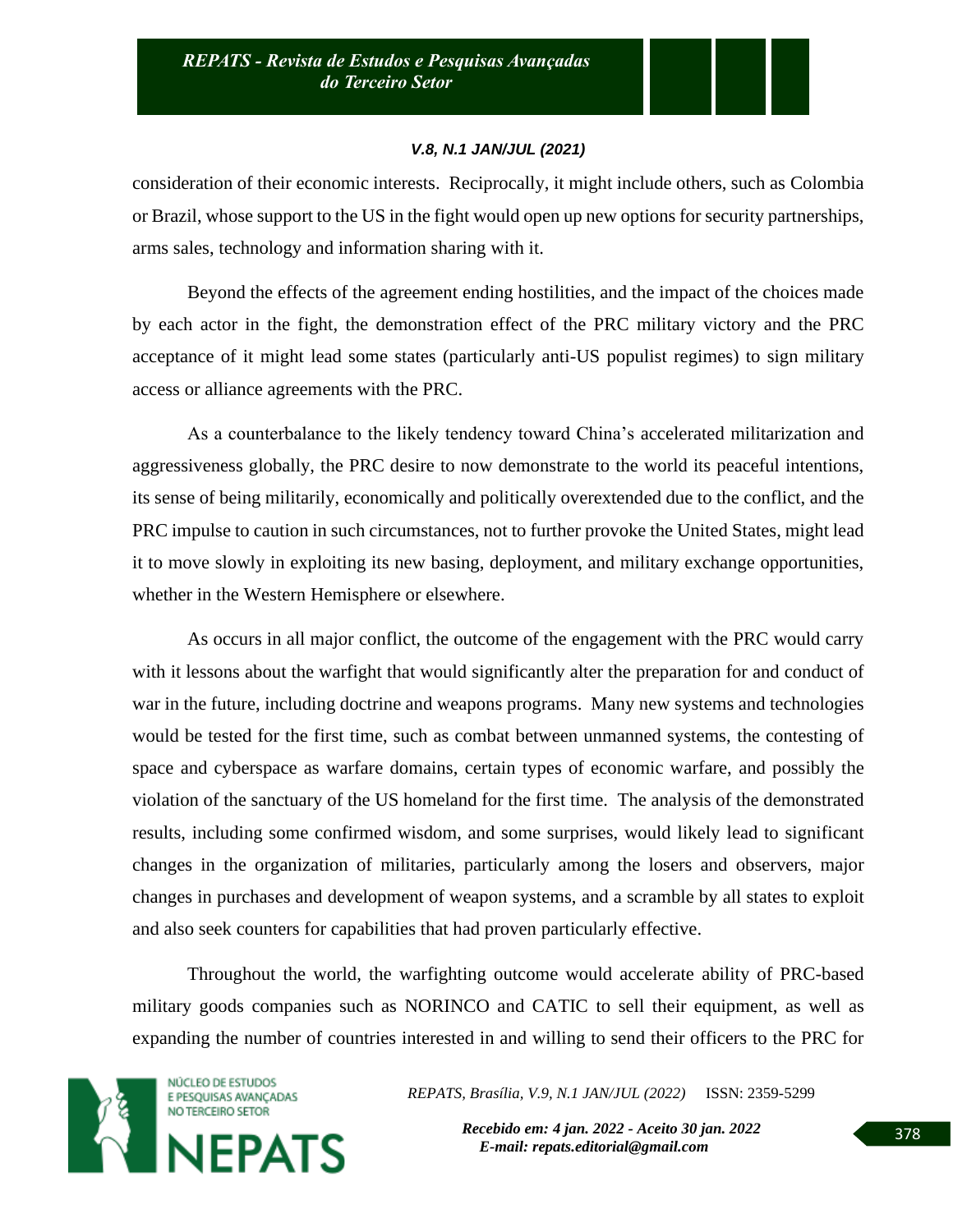education and training, conduct joint exercises, expand institution to institution visits, or engage in other military cooperation activities.

With respect to Latin America, if the PRC did not pursue base agreements and other advances in Latin America, the War in Asia would likely reinforce a historic pattern in the US to decrease attention to Latin America in favor of the demonstrated focus of the China threat in Asia. As during the Cold War, however, if the PRC sought to expand its security presence in Latin America post-conflict, it could actually lead to a heightened, PRC-focused US attention to the region.

Within the US, in political terms, such economic and other crises flowing out of scenario two would add to already enormous political polarization stemming from the losses in and unsuccessful conclusion of the fight. Those pressures would combine in difficult to predict ways with strong residual "anti-China" sentiments to likely displace the political party in power perceived to have "lost" or "given up" in the war, pushing the US toward a new polarized and patriotic radicalism. Such currents, like those deepened in the US by the Covid-19 pandemic, would change the course of US politics and future governments, affecting its subsequent policies in Asia and elsewhere in the world.

In military terms, for the US, as for other countries, the conflict contemplated by scenario two would have dramatic effects on US warfighting doctrine, systems, and future defense budgets. This new path would likely include a large-scale US effort to re-arm, with weapons and doctrine choices focused on the PRC as long-term adversary. On the other hand, military leadership and entire organizations seen as bearing part of the responsibility for the US loss would likely be radically restructured.

In general, the "truncated" war with the PRC in the Indo-Pacific of Scenario two would all but guarantee a military rematch, another major conflict, possibly within a decade.



*REPATS, Brasília, V.9, N.1 JAN/JUL (2022)* ISSN: 2359-5299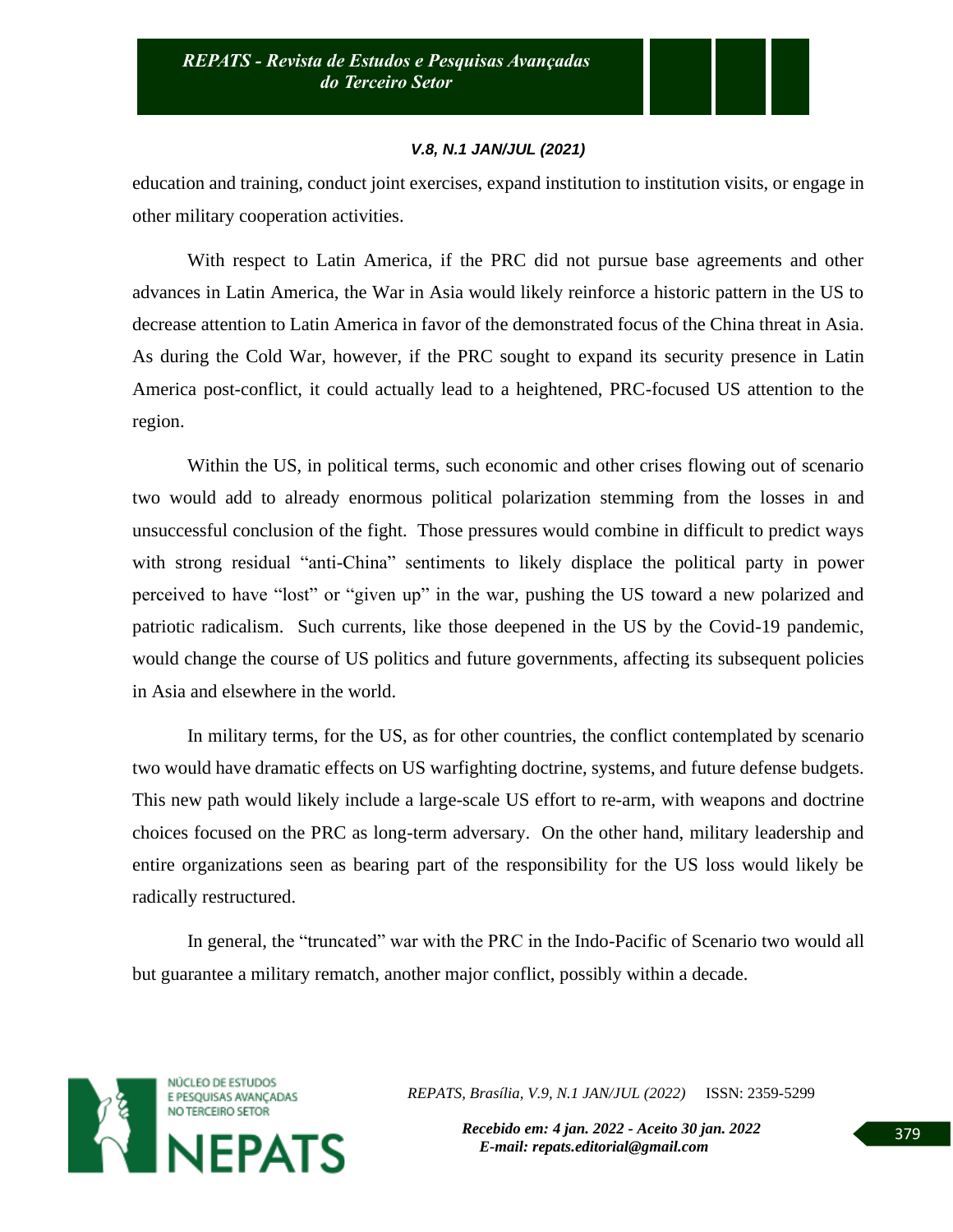# **SCENARIO 3: US-PRC FIGHT OVER TAIWAN ESCALATES TO A LIMITED NUCLEAR WAR, THEN ACCEPTS PRC FORCIBLE INCORPORATION OF TAIWAN.**

Beyond the conventional conflict analyzed in the preceding section, a nuclear exchange, postulated by scenario three, would be a transformative geopolitical event.

In the near term, such a nuclear conflict would have major global health, climate, economic, and other consequences, far beyond the conventional military exchange addressed in scenario two.

Presuming that the number of persons killed in the nuclear exchange between the US and China were in the hundreds of thousands or more, it would likely lead to both strong pressures to deescalate the conflict and change the posture of forces and conditions on the ground beyond what a major loss in a US conventional exchange would. It would simultaneously create significant pressures within each country for revenge and distrust that could set the stage for long-term, deeprooted enmity between the US and the PRC beyond the present commercial, military and systemic rivalry between the two. That enmity could help bring about future military conflicts, both limited and large-scale, as well as giving rise to terrorist actions on behalf of groups affected or inspired by the events.

The nuclear exchange contemplated by scenario three would also likely give new life to nuclear control regimes, and arms control treaties, even while the demonstrated effect of nuclear weapons in "stopping" the conflict would fuel an accelerated race for nuclear weapons by both existing nuclear powers such as India, Pakistan and Russia, North Korea, and others such as Japan and Israel. It would thus produce a destabilizing nuclear arms race in Asia and beyond. Moreover, the breaking of the "non-use" of nuclear arms taboo, while shocking some states into ensuring they were never used again, might make it easier for others, include state and possibly non-state actors, to employ them in their own conflicts.

The nuclear exchange of Scenario three would likely also produce a major shakeup in governments, and the agenda of governing parties in the US, Europe, and across Asia. The perceived price for



*REPATS, Brasília, V.9, N.1 JAN/JUL (2022)* ISSN: 2359-5299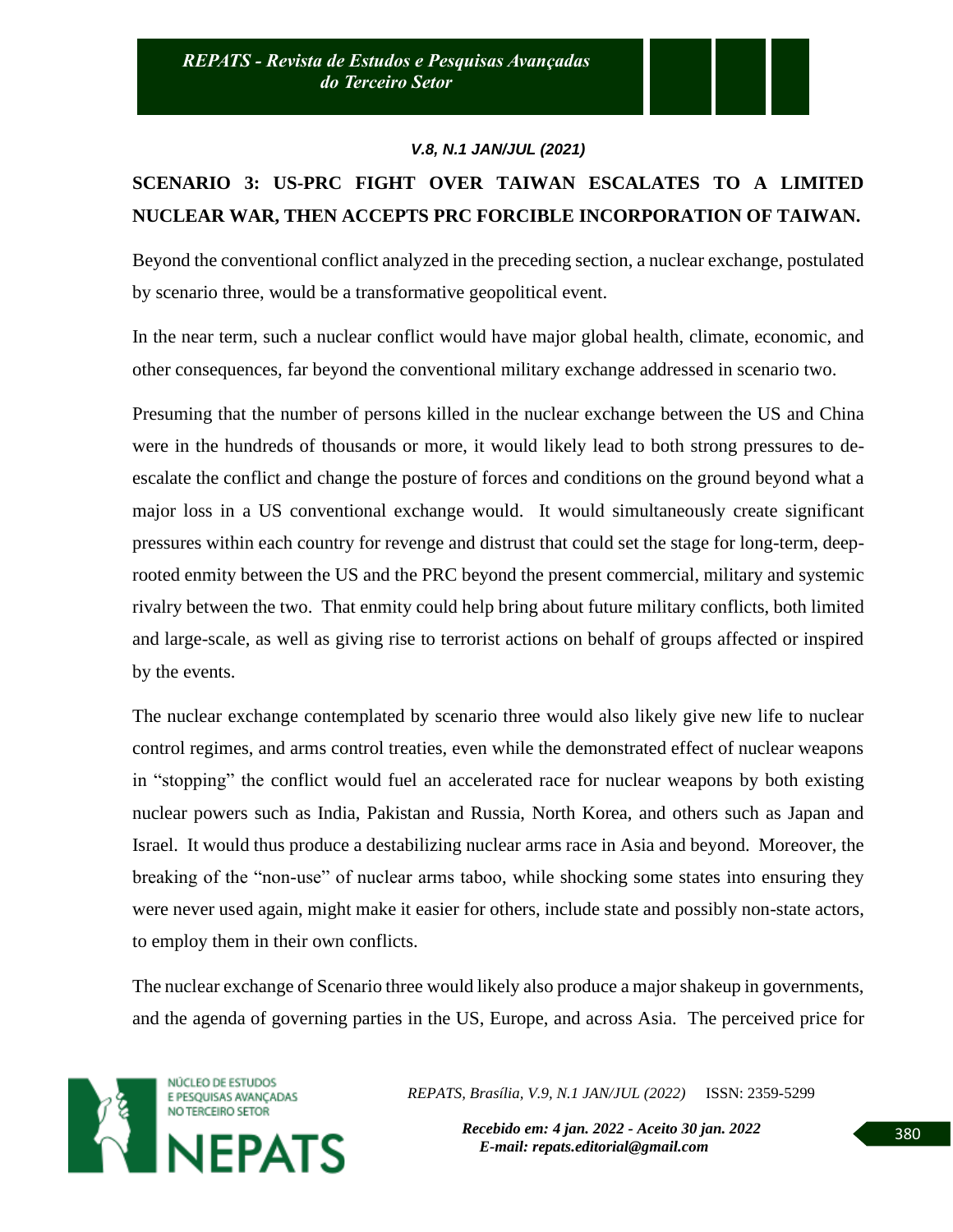the "success" of the PRC incorporation of Taiwan could bring an end to the regime of Xi Jinping, if he were still in power when the nuclear exchange occurred. It would not necessarily bring about the fall of the Chinese Communist Party, but could either radicalize its government, leading it to a much more aggressive military posture and revolutionary foreign policy in Asia and beyond. Alternatively, it could precipitate in China a new self-destructive "cultural revolution" changing the trajectory of the PRC in Asia, and by extension, in the global economy.

Even more than in Scenario 2, a nuclear exchange would likely bring an end to the trajectory of Chinese economic growth and integration with the rest of the world, as well as dramatically altering the global economy, promoting a move toward near-shoring and self-reliance at best, and a sustained global depression at worst.

If China did not implode politically and economically, its fear about the enmity its actions had spawned with the United States and the West would likely lead it to a much more aggressive arms buildup.

As in Scenario two, the military lessons in areas from combat between autonomous vehicles and artificial intelligence-driven systems, to warfare in the space, cyber, undersea and other domains, would likely have a significant impact on future military organization, doctrine, and systems, and could possibly fuel a new conventional arms race.

# **CONCLUSIONS.**

The complex interaction between military, political, economic and other factors make the consequences predicted in this work speculative at best. Yet growing PRC power, the increasing boldness and consolidation of power by the Xi government, and sustained PRC military actions threatening Taiwan make a PRC attempt to forcibly incorporate Taiwan a realistic possibility that would transform the strategic landscape. It is thus imperative to think seriously not only about the



*REPATS, Brasília, V.9, N.1 JAN/JUL (2022)* ISSN: 2359-5299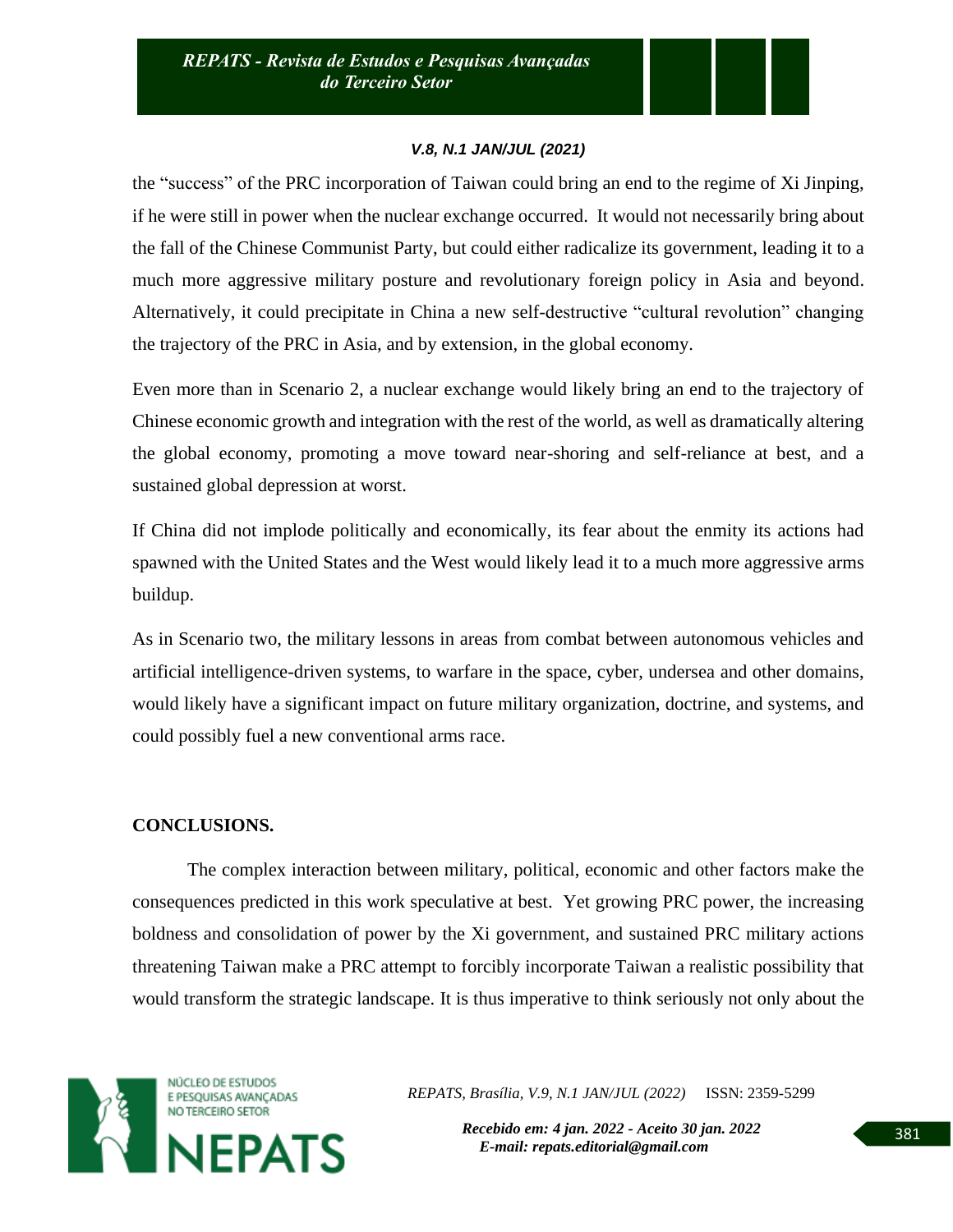defense of Taiwan, but to seriously analyze and plan for what would follow. This article should only be the beginning of that process.

Thinking through the consequences of such scenarios merits multiple analyses, scenarioformulation and evaluation workshops, and tabletop wargames and simulations, along the lines of those conducted by the Office of the Secretary of Defense for Net Assessment (OSD(NA)) and the military services, in support of the analysis of the Revolution in Military Affairs and later Military Transformation. Participants should include not only the US military, but also other US government agencies, academics, foreign partners, and independent voices, bringing their individual areas of expertise and perspectives to bear.

In general, the impacts suggested by PRC incorporation of Taiwan on the global environment suggest that under some circumstances, the strategic costs for the United States to avoid a fight for Taiwan may be greater than the human and material costs of a limited military engagement, even if the US were to lose such a conflict.

A PRC attempt to incorporate Taiwan into its territory against its will may reasonably occur in the not distant future, and as this analysis has suggested, would transform the strategic landscape for the US and the world.

Whatever the impacts, the scope of the possible transformation is humbling, and generally involves the transformation of the security dynamics in Asia, as well as the economic system, and possibly includes a global military conflict, economic crisis, and even nuclear war, none of which are discussed in serious terms in the public discourse.

The worst time to begin thinking about how to respond to a plausible event that will profoundly affect the trajectory of the nation and the world is after it happens.



*REPATS, Brasília, V.9, N.1 JAN/JUL (2022)* ISSN: 2359-5299